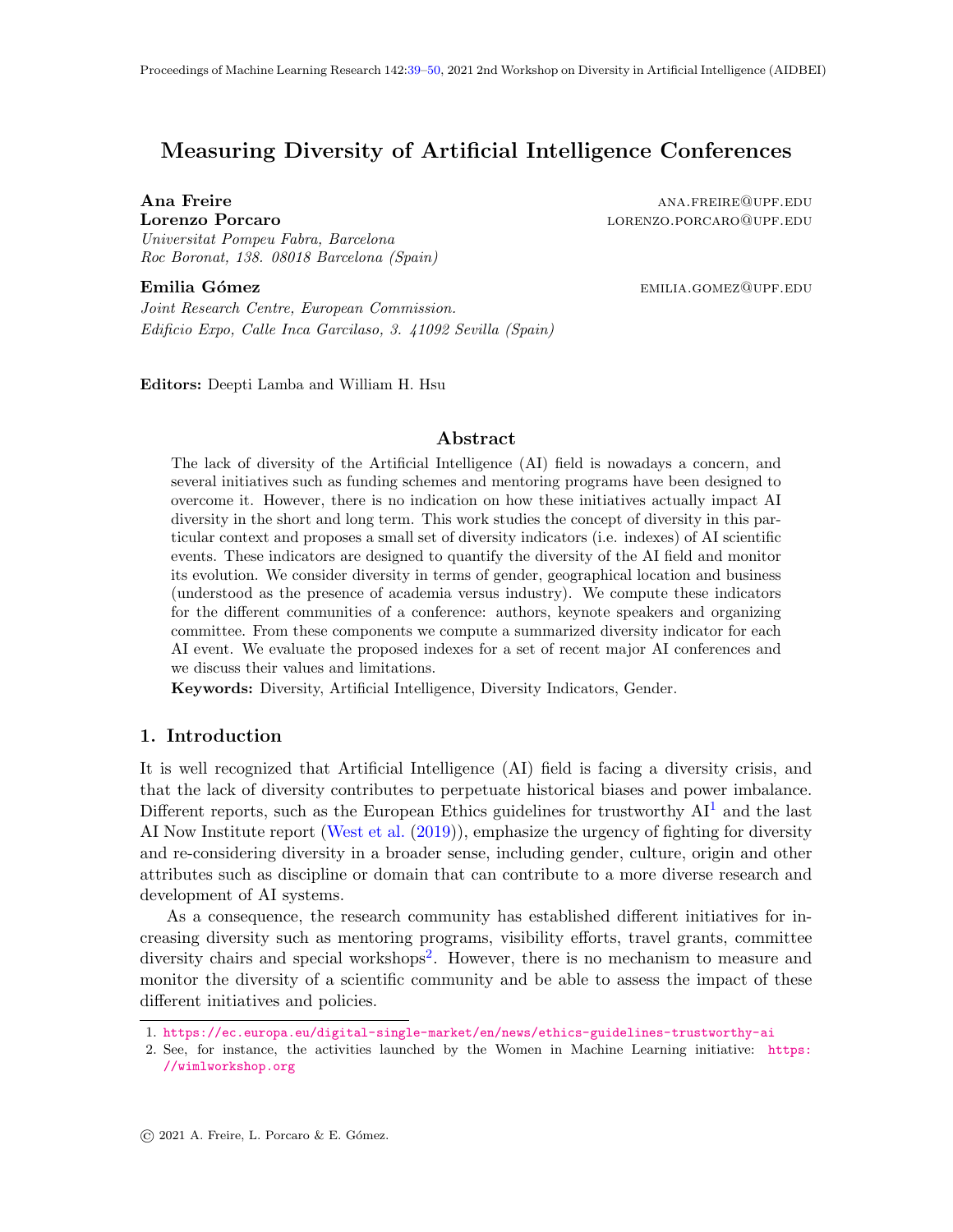In order to address that we propose a methodology to monitor the diversity of a scientific community. We focus on a set of international, well-recognized scientific conferences as they are the most relevant outcome at the moment for AI research dissemination. We consider diversity in terms of gender, geographical location and academia vs industry (possibly to extend further) and incorporate three different aspects of a scientific conference: authors, keynote speakers and organizers. After a literature review on diversity, we present the proposed indicators and illustrate them in a set of impact AI conferences.

### 2. Background

### 2.1. The concept and measurement of diversity

Addressing the problem of conceptualizing diversity is a long-lasting debate in the academic community, object of study of several disciplines such as ecology, geography, psychology, linguistics, sociology, economics and communication, among the others. The interest in estimating the degree of diversity is often justified by the relevance of its possible impact: from the promotion of pluralism and gender, racial and cultural equality, to the enhance-ment of productivity, innovation and creativity in sociotechnical systems [\(Stirling](#page-11-2)  $(2007)$ ). Introducing its ubiquity, in a very broad sense Stirling defines diversity as "an attribute of any system whose elements may be apportioned into categories".

We can find in the previous definition two words which reflect different dimensions of diversity: *elements* and *categories*. The latter is strictly related to the concept of *richness*, which can be interpreted as the number of categories present in a system. The former instead is connected to the evenness of a system, i.e. the distribution of elements across the categories. Richness and evenness are the two facets of what in the literature is called dual-concept diversity [\(McDonald and Dimmick](#page-10-0) [\(2003\)](#page-10-0)). Along with them, disparity is a third dimension of diversity, describing the difference between categories [\(Stirling](#page-11-2) [\(2007\)](#page-11-2)).

Nonetheless, even if Stirling's definition can be easily generalizable to different contexts, it is fundamental to notice that approaching diversity several interpretations can be adopted, according to the context of use. Indeed, to completely abstract from the social context in which a technology is implanted when modelling diversity can be misleading, as [Selbst](#page-11-3) [et al.](#page-11-3) [\(2018\)](#page-11-3) discuss. Even if the authors focus on the concept of fairness, likewise the issues identified can be found while treating diversity, considering the several common aspects between these two values, as pointed out by [Celis et al.](#page-10-1) [\(2016\)](#page-10-1). Similarly, [Mitchell et al.](#page-11-4) [\(2020\)](#page-11-4) discuss the link between fairness and diversity, and emphasize the differences between the idea of *heterogeneity* related to the variety of any attribute within a set of instances, in comparison to diversity intended as variety with respect to sociopolitical power differentials, such as gender and race. As [Drosou et al.](#page-10-2) [\(2017\)](#page-10-2) affirm analyzing diversity in Big Data applications, diversity can hardly be universally defined in a unique way.

The issues which arise in the conceptualization of diversity are reflected when attempts are made for establishing a universal formula to audit the diversity of a system. However, in several fields different needs have led to the formulation of different measurements, nowadays still in use and effective. Following, we refer to a diversity index as a measure able to quantify the relationship between elements distributed in categories of a system.

Two diversity indexes still being widely used have been proposed at the end of the 1940s: the commonly called *Shannon index* (H') [\(Shannon](#page-11-5)  $(1948)$ ), and the *Simpson index* (D)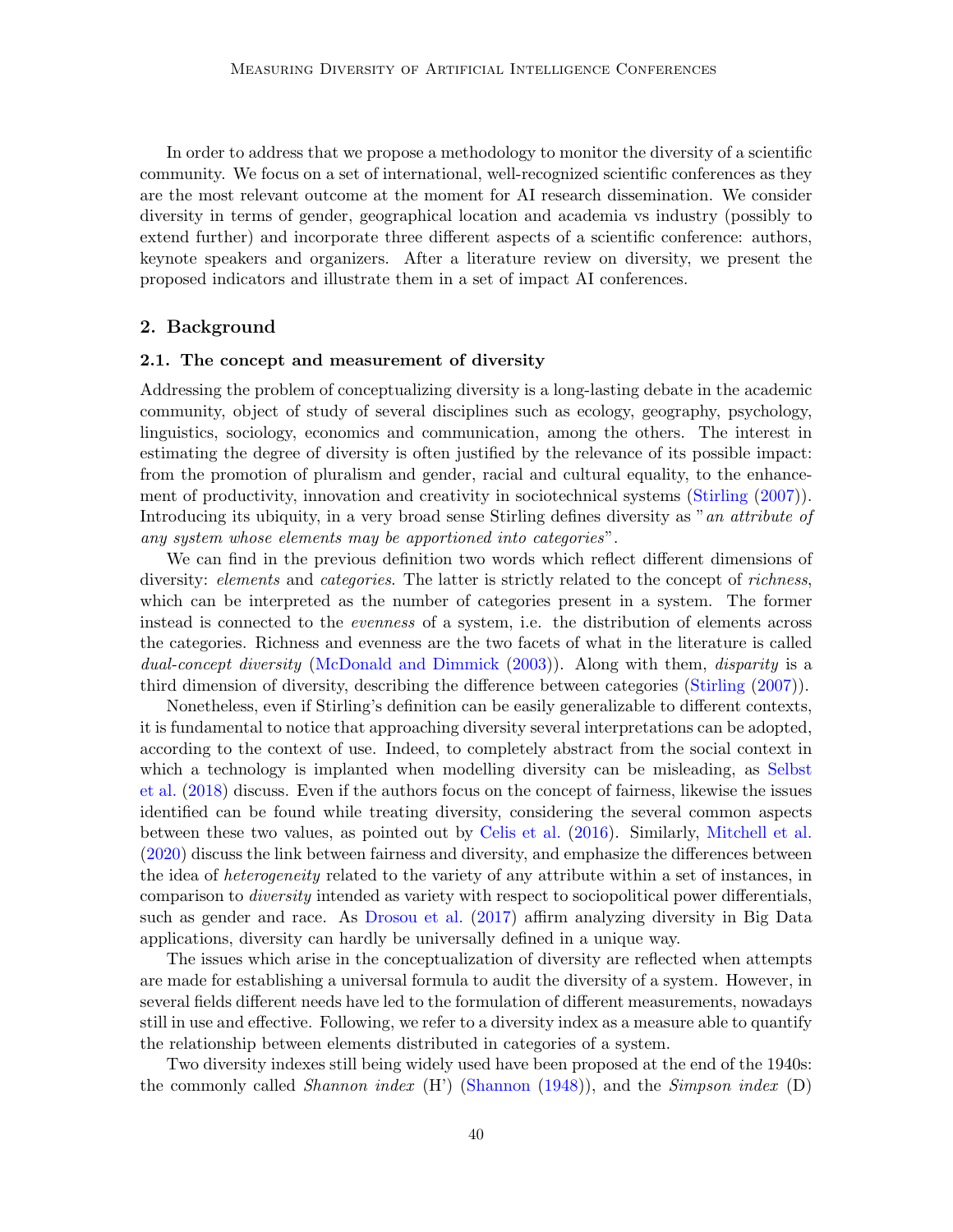[\(Simpson](#page-11-6) [\(1949\)](#page-11-6)). Even if originally from two different fields, namely Information Theory and Ecology, both are based on the idea of choice and uncertainty. Indeed, Shannon defines his formula wondering what measure would be suitable to describe the degree of uncertainty involved in choosing at random one event within a set of events. Similarly, Simpson formulated his index measuring the probability of choosing randomly two individuals from the same group within a population.

The main limitation of these indexes is their focus on the analysis of the frequency of the elements, leaving aside any semantic information. [Bar-Hillel and Carnap](#page-10-3) [\(1953\)](#page-10-3) discuss this limit, considering also the meaning of symbols in contrast to the frequentist approach. This semantic gap of diversity measurements can be partly solved by the introduction of a third dimension of diversity, *disparity*, which joins variety and balance by creating a more solid framework for diversity analysis. This dimension is present in the Rao-Stirling diversity index:

$$
\Delta = \sum_{i,j} (d_{ij})^{\alpha} (p_i \cdot p_j)^{\beta} \tag{1}
$$

where  $d_{ij}$  indicates the disparity between elements i and j, while  $p_i$  and  $p_j$  the proportional representations of those elements. This index initially proposed by [Rao](#page-11-7) [\(1982\)](#page-11-7), and revisited by [Stirling](#page-11-2) [\(2007\)](#page-11-2), is often considered while analyzing research interdisciplinarity in Scientometrics studies, even if its validity is still being discussed, as recently done by [Leydesdorff et al.](#page-10-4) [\(2019\)](#page-10-4).

In the next sections, we focus separately on the indexes we will use for our diversity analysis.

#### 2.2. Shannon Index

$$
H' = -\sum_{i=1}^{S} p_i \ln p_i \tag{2}
$$

Consider that  $p = n/N$  is the proportion of individuals of one particular species found n divided by the total number of individuals found  $N$ , and  $S$  is the number of species.

The Shannon index takes values between 1.5 and 3.5 in most ecological studies, and the index is rarely greater than 4. This measure increases as both the richness and the evenness of the community increase. The fact that the index incorporates both components of biodiversity can be seen as both a strength and a weakness. It is a strength because it provides a simple, synthetic summary, but it is a weakness because it makes it difficult to compare communities that differ greatly in richness.

#### 2.2.1. Pielou Index

The Shannon evenness, discarding the richness, can be computed by means of the Pielou diversity index [\(Pielou](#page-11-8) [\(1966\)](#page-11-8)):

<span id="page-2-0"></span>
$$
J' = \frac{H'}{H'_{max}}\tag{3}
$$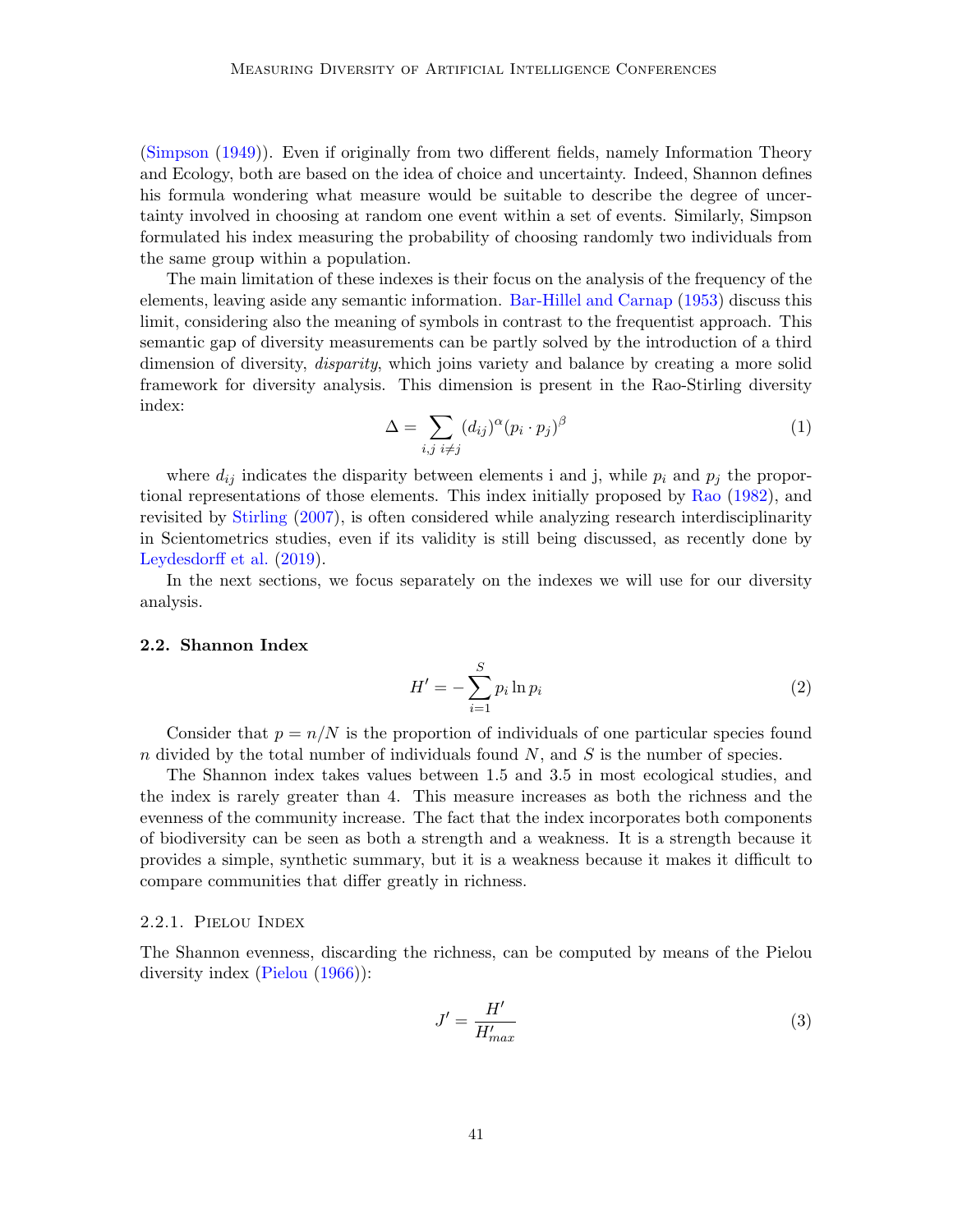$H'$  is the Shannon diversity index and  $H'_{max}$  is the maximum possible value of  $H'$  (if every species was equally likely):

$$
H'_{max} = -\sum_{i=1}^{S} \frac{1}{S} \ln \frac{1}{S} = \ln S \tag{4}
$$

 $J'$  is constrained between 0 and 1, meaning 1 the highest evenness.

#### 2.3. Simpson Index

The Simpson diversity index is a dominance index because it gives more weight to common or dominant species. In this case, a few rare species with only a few representatives will not affect the diversity. Since  $D$  takes values between 0 and 1 and approaches 1 in the limit of a mono-culture,  $1 - D$  provides an intuitive proportional measure of diversity that is much less sensitive to species richness. Thus, Simpson's index is usually reported as its complement  $1 - D$ .

$$
D = \frac{\sum_{S} n(n-1)}{N(N-1)}\tag{5}
$$

# 3. Diversity indexes for AI conferences

This work proposes several diversity indicators to measure gender, geographical and business diversity in top Artificial Intelligence conferences. Gender diversity is the main focus of programs such as Women in ML<sup>[3](#page-3-0)</sup>; Geographic diversity is linked to the presence of different countries and cultures in AI research. Finally, academia vs industry provides a way to assess the type of institutions contributing to AI research. We think these are three key socio-economic aspects of AI communities. All our indicators base their formulation in the biodiversity indexes described in the previous sections.

# 3.1. Gender Diversity Index (GDI)

We consider S different species in the gender dimension: "male", "female" and any gender identity beyond the binary framework. We should distinguish between two possible cases:

- Only three species collected ("male", "female" and "other"). In this case, richness is not so relevant, while evenness gains more importance; therefore, we can discard the Simpson index and compute the Shannon evenness (we discard richness) by means of the Pielou diversity index.
- More species (gender identities) collected: we can apply the Shannon index in order to measure the evenness together with the richness.

To compute the Diversity Index, we consider three different communities, as they represent complementary contributions to the scientific event: keynotes  $(k)$ , authors  $(a)$  and organisers  $(o)$ . Our final GDI performs a weighted average among the Pielou index in each community:

<span id="page-3-0"></span><sup>3.</sup> <https://wimlworkshop.org/>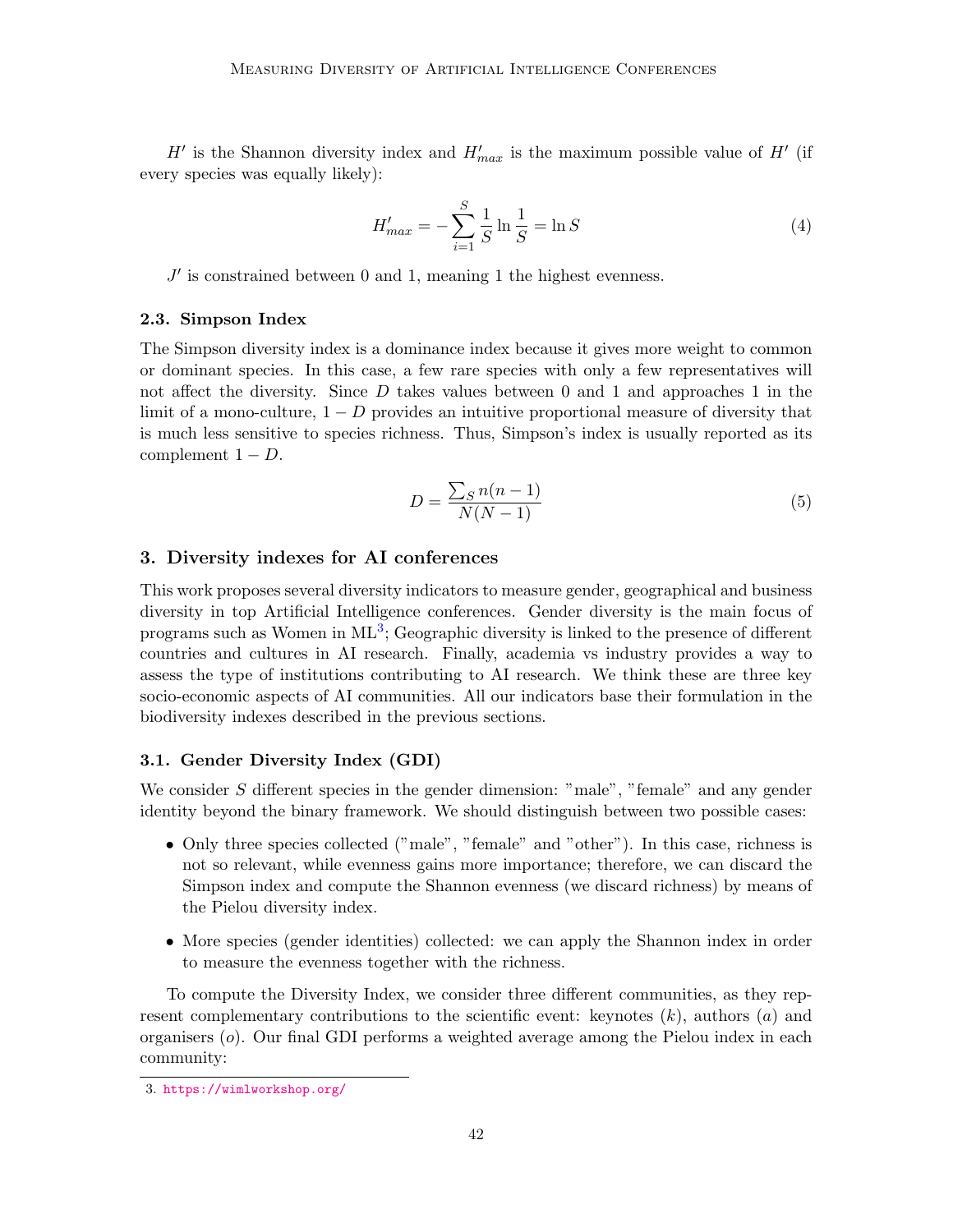$$
GDI = w_k J'_k + w_a J'_a + w_o J'_o \tag{6}
$$

As a default, we provide the same weight to keynotes, authors and organisers, although this can be configured to give more relevance to certain groups:

<span id="page-4-0"></span>
$$
W = [w_k, w_a, w_o] = [\frac{1}{3}, \frac{1}{3}, \frac{1}{3}]
$$
\n(7)

#### 3.2. Geographical Diversity Index (GeoDI)

In order to compute the Geographical Diversity Index we consider the same three communities: keynotes, authors and organisers. As we have multiple species (countries), we want to measure the richness together with the evenness, so we apply the weighted average of the Shannon Index community (this index may be greater than 1), using the weights  $W$ defined in Equation [7:](#page-4-0)

$$
GeoDI = w_k H'_k + w_a H'_a + w_o H'_o \tag{8}
$$

This index could also be computed by using the Simpson Index, but this would avoid the effect of very infrequent species (few people from some countries).

# 3.3. Business Diversity Index (BDI)

The Business Diversity Index aims to compute the diversity of a conference regarding the presence of industry, academia and research centres. Thus, we apply Equation [3,](#page-2-0) considering  $S = 3$  when computing  $H'_{max}$  (similar to GDI considering 3 species). Weights W are defined in Equation [7:](#page-4-0)

$$
BDI = w_k J'_k + w_a J'_a + w_o J'_o \tag{9}
$$

#### 3.4. Conference Diversity Index (CDI)

The general Diversity Index of a Conference (CDI) is computed by averaging GDI, GeoDI and BDI. The typical values for the Shannon index are generally between 1.5 and 3.5 in most ecological studies, being rarely greater than 4. Therefore, GeoDI needs to be normalized between [0, 1] before being combined with the other indexes, so we divide it by 3.5. See Table [1](#page-5-0) that summarises all the proposed indexes.

$$
CDI = \frac{GDI + \frac{GeoDI}{3.5} + BDI}{3}
$$
\n
$$
(10)
$$

# 4. Indexes evaluation

In this section we describe the procedures of handling the data in order to evaluate the suitability of the proposed indexes to represent the diversity of major AI events.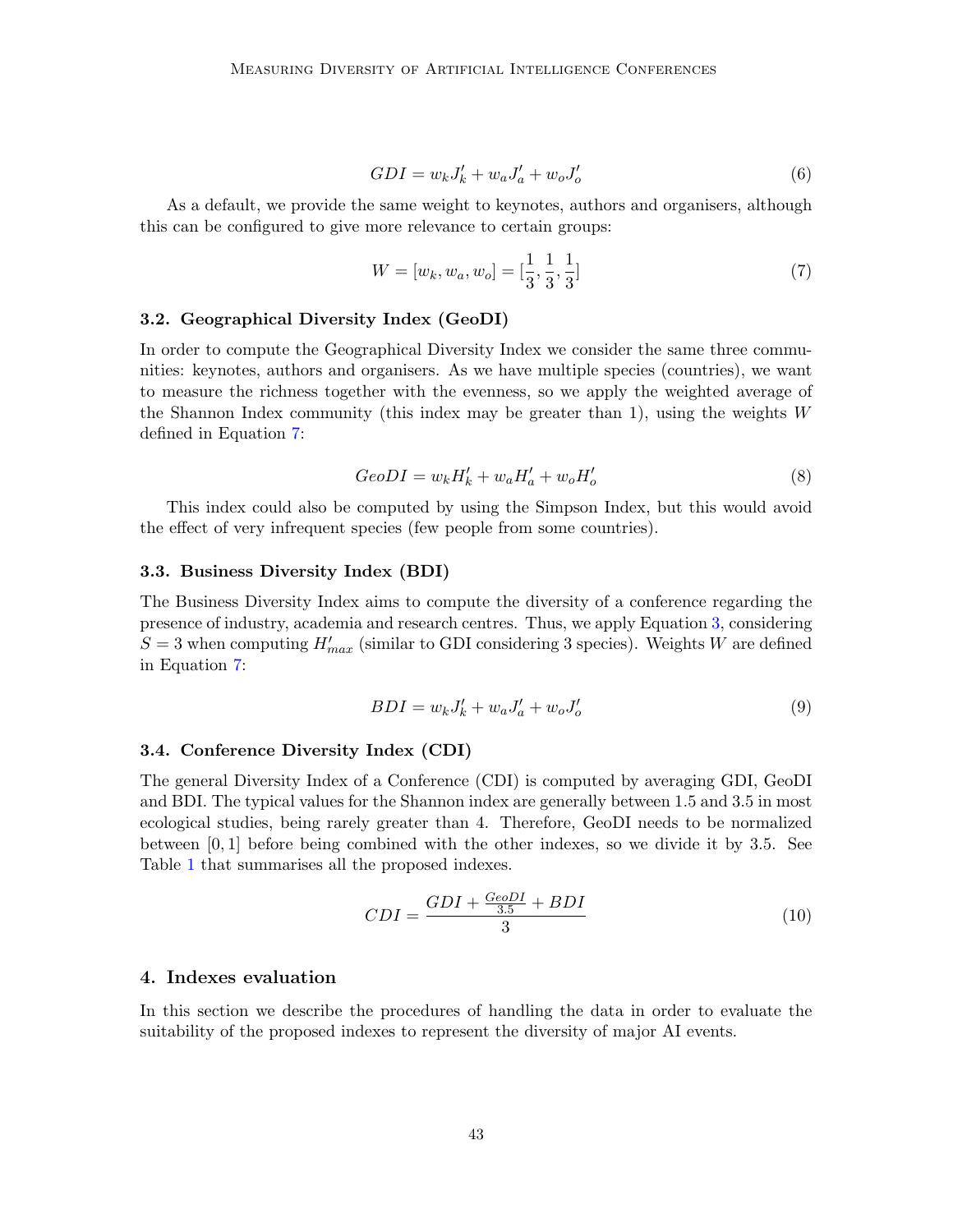<span id="page-5-0"></span>

| Table 1: Diversity Indexes.    |          |                      |             |  |  |  |  |  |
|--------------------------------|----------|----------------------|-------------|--|--|--|--|--|
| Index                          | Notation | Based on             | Range       |  |  |  |  |  |
| Gender Diversity Index         | GDI.     | Pielou/Shannon Index | [0,1]/[0,4] |  |  |  |  |  |
| Geographical Diversity Index   | GeoDI    | Shannon Index        | [0, 4]      |  |  |  |  |  |
| Business Diversity Index       | BDI.     | Pielou Index         | [0,1]       |  |  |  |  |  |
| Conference Diversity Index CDI |          | -                    | [0, 1]      |  |  |  |  |  |

#### 4.1. Dataset

The data publicly available from AI conferences is restricted to the name, surname and affiliation of authors, keynotes and organisers. This leads to some limitations when computing the proposed indicators. For instance, no data is provided about gender, so it needs to be inferred based on the name and surname, which introduces some errors and oversimplification to binary labels. Another limitation affects the way in which we compute the geographical diversity index. Having information just about the affiliation and not about the nationality, makes ethnic-based analysis extremely difficult to be performed. However, these limitations can be solved if the conferences' organisers collect more data at registration time, for instance. We are aware that some of this data might be personal and sensitive information but it can be beneficial to extract this kind of statistical analysis, which should ensure strict privacy and governance rules.

In order to compute the diversity indexes, we need to measure  $p = n/N$  (i.e.: the proportion of individuals of one particular species found n divided by the total number of individuals found N), and S (i.e.: the number of species). For this purpose, we collected the names and affiliations of keynotes, organisers and authors (of a random sample comprising  $10\%$  of the papers) of four consecutive years of NeurIPS<sup>[4](#page-5-1)</sup>, RecSys<sup>[5](#page-5-2)</sup> and ICML<sup>[6](#page-5-3)</sup>. The size of each sample is listed in Table [2.](#page-5-4) This data was gathered on several hackfests using a collaborative web application<sup>[7](#page-5-5)</sup> designed for this purpose, that we also used to engage with AI students and the research community (e.g. AAAI conference) and outreach on the relevance of the topic and the need for community efforts. All the project data and material is available openly so it can be reproduced and extended to other conferences. Note that our indicators are exclusively based on public-domain information available at conference proceedings.

<span id="page-5-4"></span>Table 2: Analysed conferences and size of the collected samples per year. Note that the sample size includes authors, keynotes and organisers.

| Conference Acronym Year (Sample Size) |                                                    |
|---------------------------------------|----------------------------------------------------|
| NeurIPS                               | 2017 (343), 2018 (215), 2019 (549), 2020 (851)     |
| RecSys                                | $2017$ (41), $2018$ (68), $2019$ (69), $2020$ (70) |
| ICML                                  | 2017 (137), 2018 (264), 2019 (358), 2020 (450)     |

<span id="page-5-1"></span>4. NeurIPS: Conference on Neural Information Processing Systems

<span id="page-5-2"></span>5. RecSys: The ACM Recommender Systems conference

<span id="page-5-3"></span><sup>6.</sup> ICML: International Conference on Machine Learning

<span id="page-5-5"></span><sup>7.</sup> <https://divinai.org>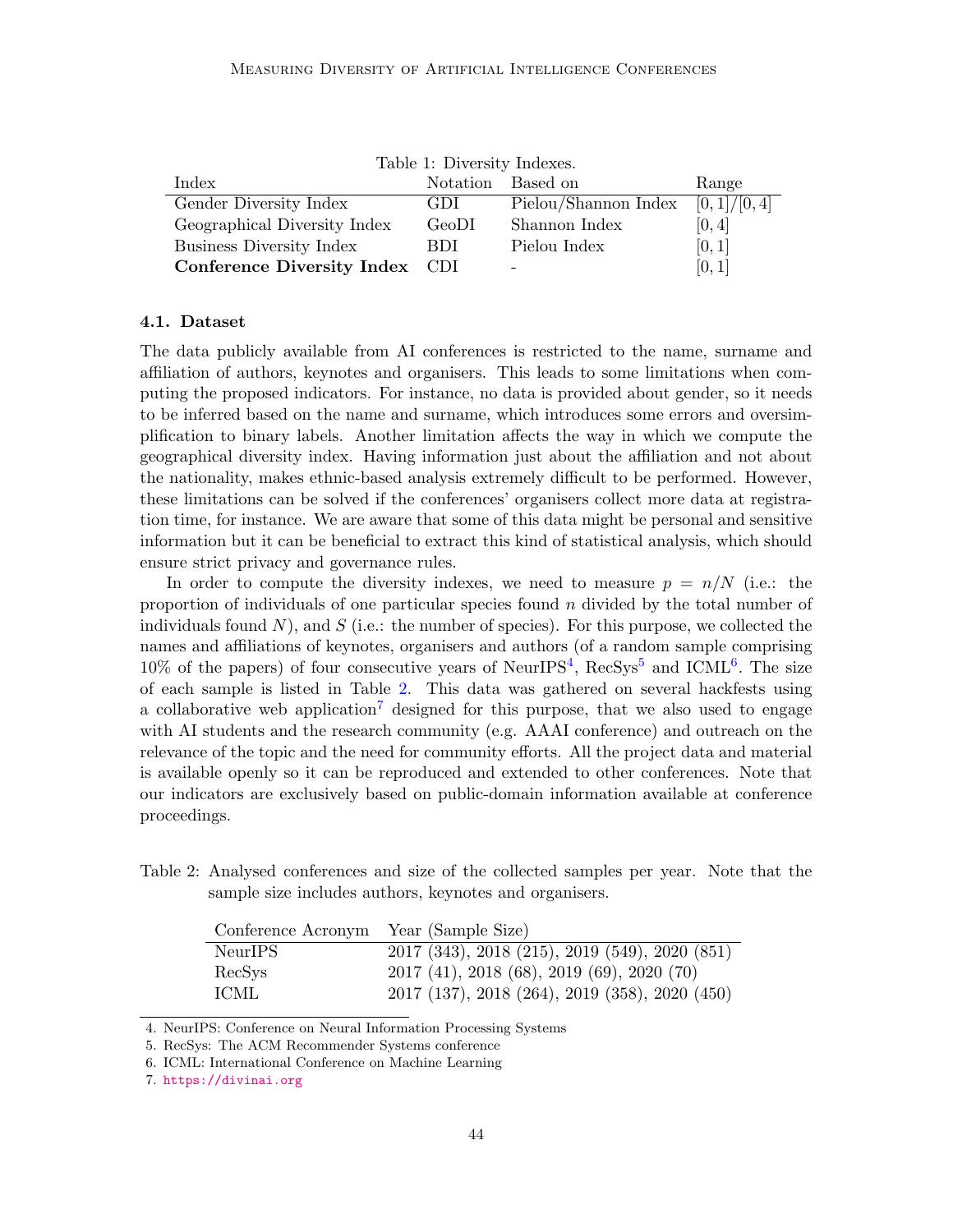# 4.1.1. Computing GDI

When computing the Gender Diversity Index, our dataset does not provide gender identity information, so we infer the gender based on the given first name and surname (in some cases, we made use of the NamSor gender classifier library<sup>[8](#page-6-0)</sup>).

Due to this limitation of the publicly available datasets for identifying more gender options, we got  $S = 2$  different species: "male" and "female" and we used the Pielou diversity index  $([0,1])$ . As we mentioned before, this fact can be overcame if the dataset includes more gender options (for instance, if this data is collected by the organisers of a conference, using information provided during registration).

# 4.1.2. COMPUTING GEODI

In order to measure the Geographical Diversity Index, the available information in our dataset is just the country of the affiliation. This means that we might not be considering the nationality, but the current location of each individual. This limitation could be avoided by, again, asking for the nationality in the registration form and building the dataset with this information.

### 4.1.3. Computing BDI

The Business Diversity Index aims to compute the diversity of a conference regarding the presence of industry, academia and research centres. Once again, the affiliation gives us this information, although in some cases some specific web search was needed to label the dataset. For authors with double affiliation, we consider the first one for the labeling process. In this case, we set  $S = 3$ .

| Conference       |       | %Female  |       |       | %Male |       |      |  |  |
|------------------|-------|----------|-------|-------|-------|-------|------|--|--|
|                  | Auth  | Key      | Org   | Auth  | Key   | Org   |      |  |  |
| NeurIPS 2020     | 20.01 | 42.90    | 47.10 | 79.09 | 57.10 | 52.90 | 0.90 |  |  |
| NeurIPS 2019     | 16.60 | 42.90    | 51.90 | 83.40 | 57.10 | 48.10 | 0.89 |  |  |
| NeurIPS 2018     | 7.10  | 42.90    | 20.90 | 92.90 | 57.10 | 79.10 | 0.70 |  |  |
| NeurIPS 2017     | 9.45  | 42.90    | 21.30 | 90.05 | 57.10 | 78.70 | 0.73 |  |  |
| RecSys 2020      | 8.46  | 33.30    | 23.70 | 91.50 | 66.70 | 76.30 | 0.69 |  |  |
| RecSys 2019      | 12.70 | 100      | 23.10 | 87.30 | 0     | 76.90 | 0.42 |  |  |
| RecSys 2018      | 14.30 | 66.70    | 30.40 | 85.70 | 33.30 | 69.60 | 0.80 |  |  |
| RecSys 2017      | 15.30 | $\theta$ | 13.60 | 84.70 | 100   | 86.40 | 0.35 |  |  |
| <b>ICML 2020</b> | 15.50 | 33.30    | 37.90 | 84.50 | 66.70 | 62.10 | 0.84 |  |  |
| <b>ICML 2019</b> | 11.40 | 66.70    | 38.10 | 88.60 | 33.30 | 61.90 | 0.63 |  |  |
| <b>ICML 2018</b> | 9.80  | 50.00    | 28.90 | 90.20 | 50.00 | 71.10 | 0.78 |  |  |
| <b>ICML 2017</b> | 7.70  | 50.00    | 29.40 | 92.30 | 50.00 | 70.60 | 0.76 |  |  |

<span id="page-6-1"></span>Table 3: Gender Diversity Index (GDI), with the percentage of male and female among authors (from a random sample of 10% of the papers), keynotes and organisers.

<span id="page-6-0"></span><sup>8.</sup> <https://v2.namsor.com/>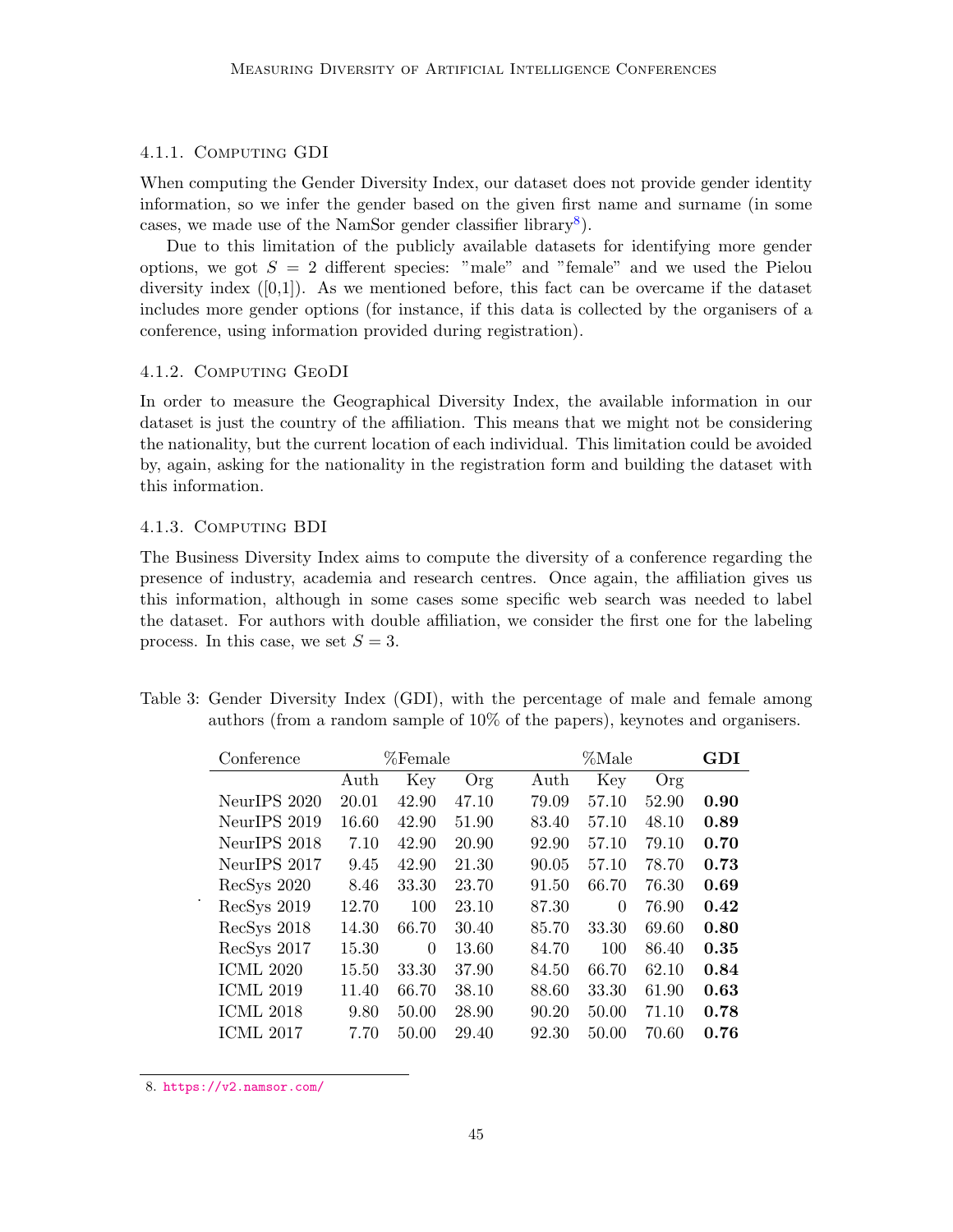<span id="page-7-0"></span>

| Table 4: Geographical Diversity Index (GeoDI), with the number of developing countries |  |  |  |  |
|----------------------------------------------------------------------------------------|--|--|--|--|
| and continents represented (we only collected the authors of the 10% of the papers).   |  |  |  |  |

| Conference       | $#$ Countries |                |     |      | $#$ Continents |                | $\mathrm{GeoDI}/3.5$ | GeoDI_continents |
|------------------|---------------|----------------|-----|------|----------------|----------------|----------------------|------------------|
|                  | Auth          | Key            | Org | Auth | Key<br>Org     |                |                      |                  |
| NeurIPS 2020     | 28            | 5              | 9   | 5    | 3              | 5              | 0.50                 | 0.55             |
| NeurIPS 2019     | 5             | $\overline{2}$ | 8   | 3    |                | 4              | 0.19                 | 0.16             |
| NeurIPS 2018     | 15            | 3              | 11  | 4    | $\overline{2}$ | 3              | 0.36                 | 0.34             |
| NeurIPS 2017     | 19            | 3              | 10  | 4    | 2              | 3              | 0.36                 | 0.36             |
| RecSys 2020      | 9             | $\overline{2}$ | 16  | 4    | $\overline{2}$ | 4              | 0.48                 | 0.51             |
| RecSys 2019      | 5             | $\overline{2}$ | 8   | 3    |                | 3              | 0.36                 | 0.33             |
| RecSys 2018      | 9             | $\overline{2}$ | 9   | 3    |                | 3              | 0.42                 | 0.31             |
| RecSys 2017      | 5             | $\overline{2}$ | 10  | 3    | $\mathfrak{D}$ | 4              | 0.37                 | 0.43             |
| <b>ICML 2020</b> | 25            | $\overline{2}$ | 5   | 5    | $\overline{2}$ | 3              | 0.33                 | 0.38             |
| <b>ICML 2019</b> | 20            | $\overline{2}$ | 3   | 3    | $\overline{2}$ | $\overline{2}$ | 0.30                 | 0.35             |
| <b>ICML 2018</b> | 14            | $\overline{2}$ | 7   | 4    | $\mathfrak{D}$ | $\overline{2}$ | 0.34                 | 0.37             |
| <b>ICML 2017</b> | 13            | 3              | 6   | 3    | 2              | 4              | 0.41                 | 0.46             |
|                  |               |                |     |      |                |                |                      |                  |

<span id="page-7-1"></span>Table 5: Business Diversity Index (BDI), presenting as well the percentage of authors (from a random sample of 10% of the papers), keynotes and organisers belonging to Academia, Industry or Research Centres.

| Conference       |       | %Academia |       |       | %Industry |       |       | %Research Centre |          |      |
|------------------|-------|-----------|-------|-------|-----------|-------|-------|------------------|----------|------|
|                  | Auth  | Key       | Org   | Auth  | Key       | Org   | Auth  | Key              | Org      |      |
| NeurIPS 2020     | 52.60 | 57.10     | 41.20 | 31.70 | 14.30     | 47.10 | 15.70 | 28.60            | 11.80    | 0.89 |
| NeurIPS 2019     | 49.10 | 85.70     | 44.40 | 39.50 | 14.30     | 40.07 | 11.40 | $\Omega$         | 14.80    | 0.72 |
| NeurIPS 2018     | 72.30 | 57.10     | 59.70 | 9.22  | 42.90     | 31.30 | 18.40 | $\Omega$         | 8.96     | 0.71 |
| NeurIPS 2017     | 73.10 | 57.10     | 63.90 | 22.20 | 42.90     | 29.50 | 4.73  | $\Omega$         | 6.56     | 0.67 |
| RecSys 2020      | 69.00 | 66.70     | 78.90 | 27.60 | 33.30     | 18.40 | 3.40  | $\Omega$         | 2.60     | 0.59 |
| RecSys 2019      | 40.00 | 100.00    | 69.20 | 55.40 | $\theta$  | 23.10 | 4.62  | $\Omega$         | 7.69     | 0.49 |
| RecSys 2018      | 23.80 | 33.30     | 56.50 | 47.60 | 66.70     | 39.10 | 28.60 | $\Omega$         | 4.35     | 0.78 |
| RecSys 2017      | 70.80 | 50.00     | 81.80 | 28.30 | 50.00     | 13.60 | 0.89  | $\Omega$         | 4.55     | 0.58 |
| ICML 2020        | 48.70 | 66.70     | 58.60 | 39.20 | 33.30     | 20.70 | 12.10 | $\Omega$         | 20.70    | 0.68 |
| <b>ICML 2019</b> | 43.10 | 66.70     | 76.20 | 42.50 | 33.30     | 19.00 | 14.40 | $\Omega$         | 4.76     | 0.70 |
| ICML 2018        | 66.70 | 100.00    | 77.80 | 27.10 | $\theta$  | 17.80 | 6.19  | $\Omega$         | 4.44     | 0.44 |
| ICML 2017        | 51.80 | 50.00     | 88.20 | 34.20 | 25.00     | 11.80 | 14.00 | 25.00            | $\Omega$ | 0.72 |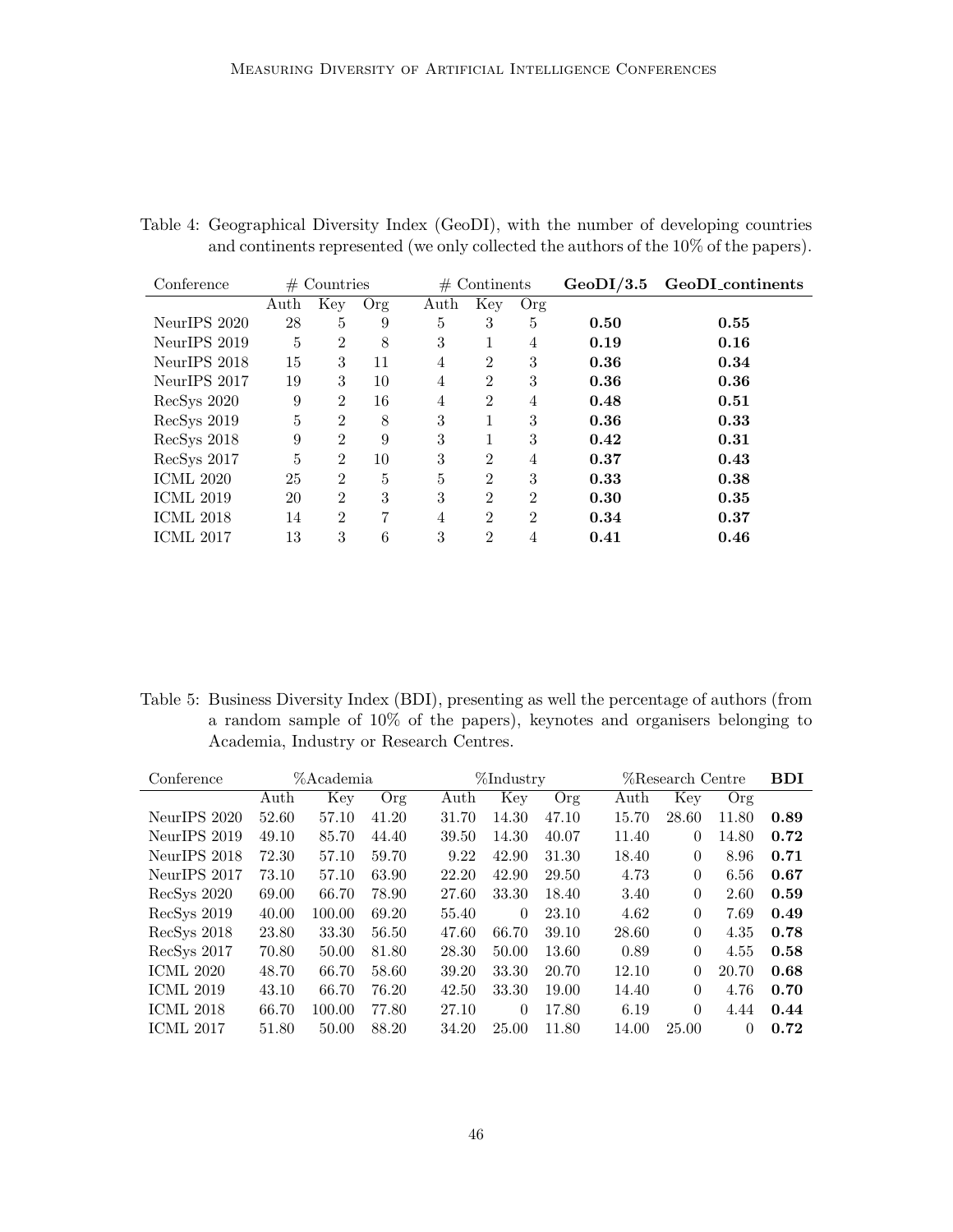# 4.2. Results

In this section, we analyse the diversity indexes computed for the set of selected conferences. We structure the analysis in four different parts, corresponding to the four diversity indexes: GDI, GeoDI, BDI and the general CDI.

Table [3](#page-6-1) reports the percentage of male and female among authors, keynotes and organizers. In general, the values obtained for GDI are quite high (over 0.50), except for  $GDI(RecSys2017) = 0.35$  and  $GDI(RecSys2019) = 0.42$ , as it is penalising the presence not just the low presence of female authors and organisers but also the presence of just one gender among the keynotes (in 2017 all keynotes were "male" and in 2019 all keynotes were "female"). If we focus on the rest of the conferences, we observe that there are efforts in the scientific community to balance gender among the keynotes. However, organisers and authors are mostly "male" and women do organize more than authorise. Those conferences balancing also the gender among organisers (NeurIPS 2019 and NeurIPS 2020) got the highest GDI  $(0.89 \text{ and } 0.9 \text{ respectively}).$ 

The analysis regarding the Geographical Diversity Index is summarised in Table [4.](#page-7-0) As we mentioned before, we normalised it to the range  $[0,1]$  to make it comparable with the other indexes. As an index based just on the number of countries might hide a lack of diversity regarding, for instance, the presence of researchers from least developed countries, we also computed the number of developing countries present (following the United Nations classification<sup>[9](#page-8-0)</sup>). We couldn't find any representation of any of the countries included in this list containing 46 countries. Thus, we also grouped the affiliations data in order to report the presence of continents and explore the variability of the index in considering these major geographical divisions. The  $GeoDI_{continents}$  index is computed following the Pielou Index formula (see Equation [3\)](#page-2-0) and is also listed in Table [4.](#page-7-0) It belongs to the range  $[0,1]$ , so normalization is not needed.

We can see that, in general, the indexes computed for the continents are very similar to those related to the countries, and they have a value below 0.5. We consider 7 continents (Africa, Antarctica, Asia, Europe, North America, South America and Oceania), in order to avoid hiding lower representation of Latin American countries. In most of the conferences explored, there are few species (usually 3 -North America, Europe and Asia- and rarely 4 -including Oceania-). Moreover, these countries are not equally represented: most of the keynotes come from North America or Europe and just 5 researchers from Africa were found among authors and organisers. We would also like to note the importance of the conference location for promoting the presence of minorities. We highlight the case of RecSys 2020, located in Brazil, with a high representation of organisers (13 out of 38) and even one keynote (out of 3) from South America, a continent with almost no representation in the rest of the events.

Table [5](#page-7-1) reports the Business Diversity Index for the studied conferences. Again, NeurIPS 2020 presents the higher diversity index (0.89), as it has representation from all sectors. On the other side, the lowest indexes are reached by ICML 2018 (0.44) and RecSys 2019 (0.49) as all the keynotes belong to Academia. In general, most of the conferences are academic (having low representation from industry or research centres). In the case of RecSys 2018

<span id="page-8-0"></span><sup>9.</sup> <https://unctad.org/topic/least-developed-countries/list>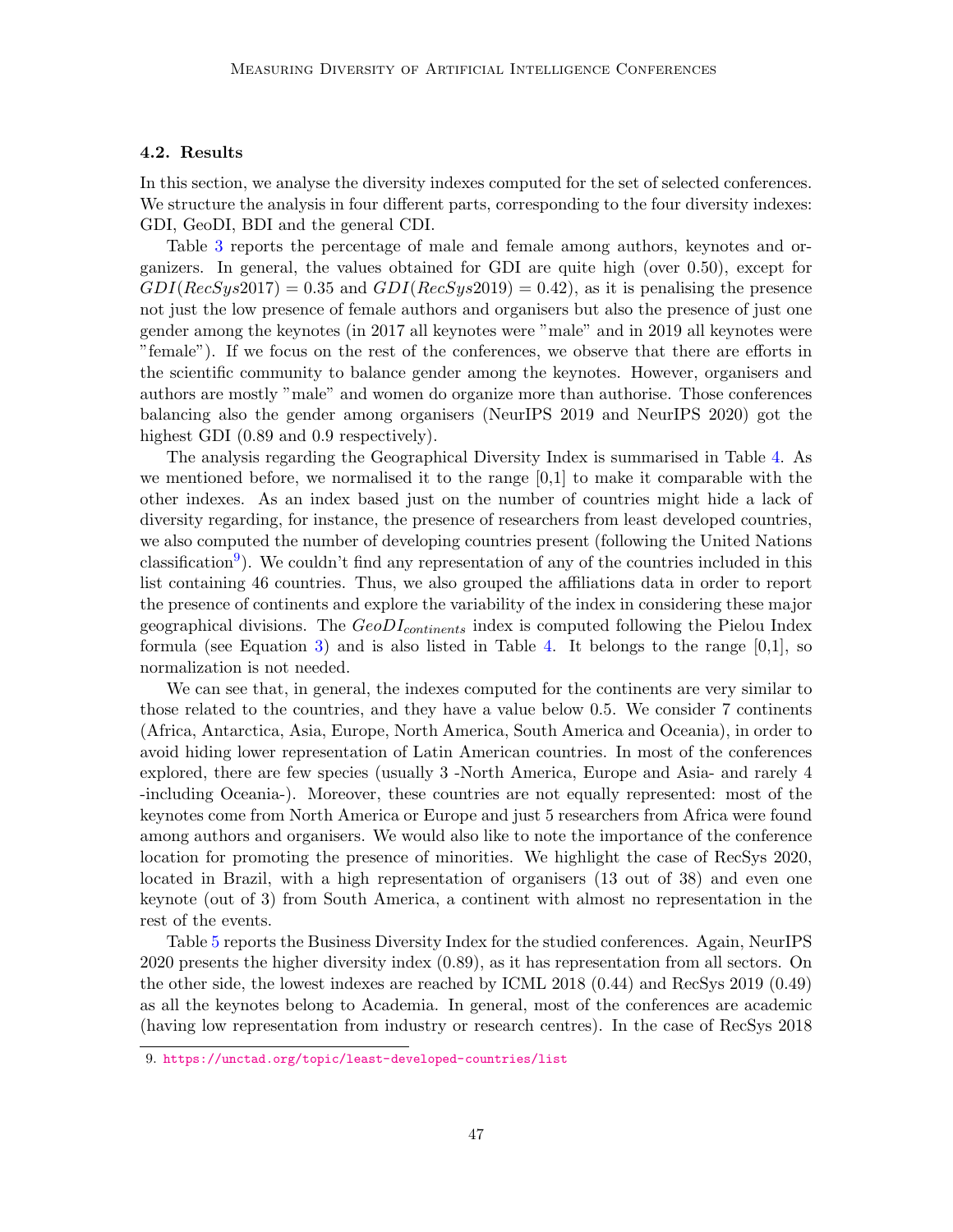(0.78), this good index is due the great balance of the different species even if there is not keynotes belonging to a Research Centre.

We observe that the diversity indexes can provide more information at a glance than the other measures reported (percentages, number of countries...). In fact, the general Conference Diversity Index (CDI) aims to summarize, using just one value, the gender, geographical and business diversity of a conference. This index also provides a very useful measure to monitor the diversity evolution of a conference, and easily compare it with other conferences of the same topic. Figure [1](#page-9-0) shows how the different conferences evolve in terms of the Conference Diversity Index. Values of CDI over 0.5 means that the conference achieves acceptable diversity indexes. For a more detailed information about this indicator, we should explore each index separately.



<span id="page-9-0"></span>Figure 1: Conference Diversity Index (CDI) evolution.

#### 5. Conclusions

This work aims to raise awareness about the lack of diversity in Artificial Intelligence, by defining a set of indicators that measure the gender, geographical and business diversity of international AI conferences. We have explored a set of recent top international AI conferences in order to compute their related indexes and compare them in terms of diversity. Our results indicate a huge gender unbalance among authors, a lack of geographical diversity (with no representation of least developed countries and very low representation of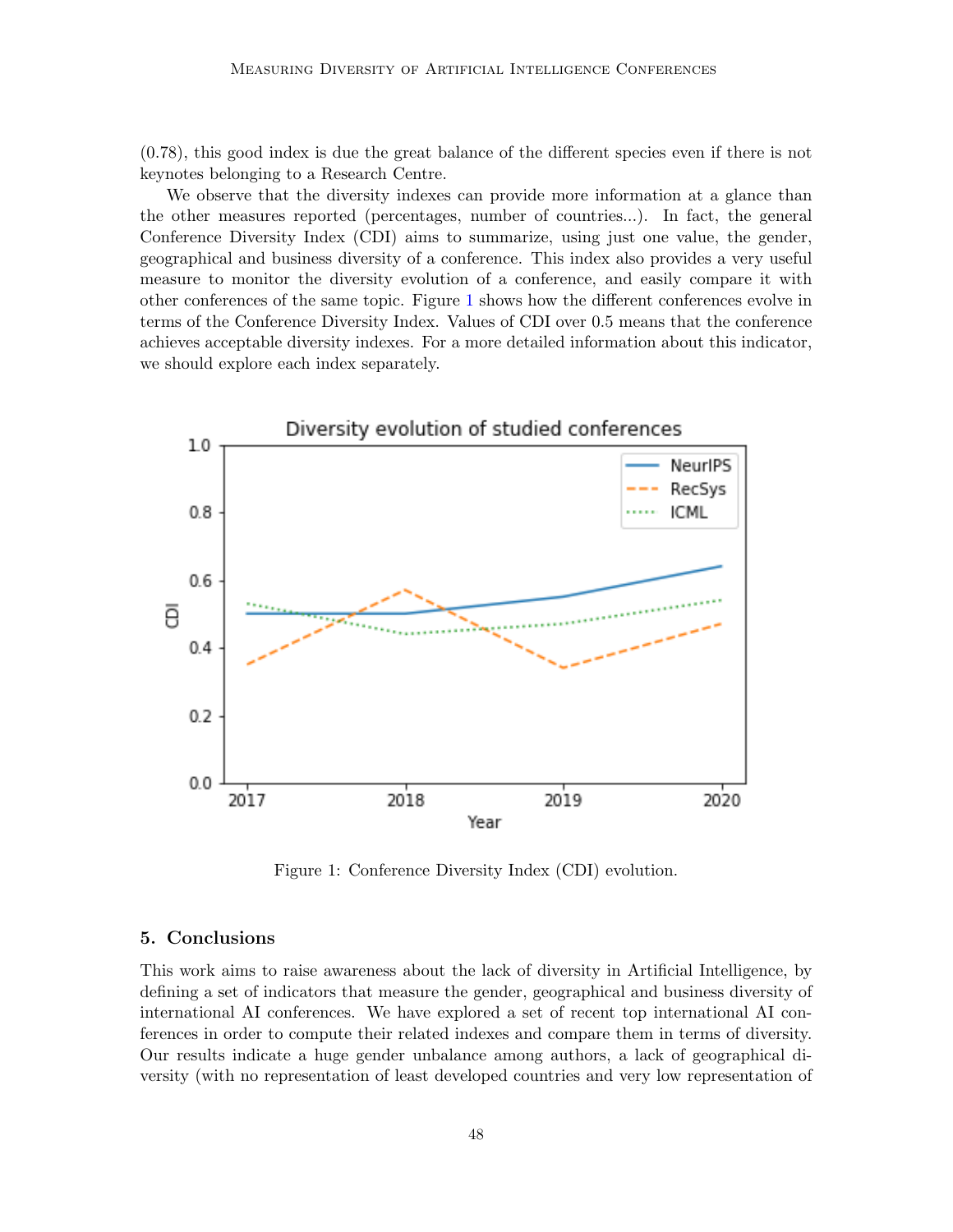African countries). However, we could show evidence of the recent efforts done in promoting minorities among keynote speakers, reaching gender balance in several conferences.

We should note that these preliminary conclusions are limited by the conference sample, the considered gender proxy (simplified to three classes and labeled based on name, with potential errors), and the fact that the geographical proxy relates to affiliation and not nationality. We will consider these aspects in future work and developments.

However, we think that our proposed formulation for measuring diversity can be extremely useful for conference organisers, as they can have access to more detailed data that can shed light on the lack of diversity from different perspectives. With this information, organisers should focus on those indexes under 0.5 and try to increase them by launching specific actions for promoting the identified minorities: scholarships or discounts for underrepresented collectives, celebrating conferences in locations with lower representation, more diversity among keynote speakers and organisers, etc. We would like to note that the indexes proposed in this work can easily be applied to conferences of different topics.

As future work, we would like to explore the viability of studying the ethnic diversity based on the analysis of the names and surnames. Also, we will study how to improve the indexes definition, focusing on how to normalize them in a more suitable way, as the GeoDI index might be a bit penalised with the current normalisation. Finally, we would like to incorporate more conferences to be able to perform some long-term analysis.

# Acknowledgments

This work has been partially supported by the HUMAINT programme (Human Behaviour and Machine Intelligence), Centre for Advanced Studies, Joint Research Centre, European Commission (EC) and the Spanish Ministry of Economy and Competitiveness under the Maria de Maeztu Units of Excellence Programme (MDM-2015-0502). Lorenzo Porcaro acknowledges financial support from the EC under the TROMPA project (H2020 770376).

# References

- <span id="page-10-3"></span>Yehoshua Bar-Hillel and Rudolf Carnap. Semantic Information. The British Journal for the Philosophy of Science,  $4(14):147-157$ , 1953.
- <span id="page-10-1"></span>L. Elisa Celis, Amit Deshpande, Tarun Kathuria, and Nisheeth K. Vishnoi. How to be Fair and Diverse? In Fairness, Accountability and Transparency in Machine Learning  $(FAT/ML)$  2016, 2016.
- <span id="page-10-2"></span>Marina Drosou, H.V. Jagadish, Evaggelia Pitoura, and Julia Stoyanovich. Diversity in Big Data: A Review. Big Data, 5(2):73–84, 2017.
- <span id="page-10-4"></span>Loet Leydesdorff, Caroline S. Wagner, and Lutz Bornmann. Interdisciplinarity as diversity in citation patterns among journals: Rao-Stirling diversity, relative variety, and the Gini coefficient. Journal of Informetrics, 13(1):255–269, 2019.
- <span id="page-10-0"></span>Daniel G. McDonald and John Dimmick. The conceptualization and measurement of diversity. Communication Research, 30(1):60–79, 2003.